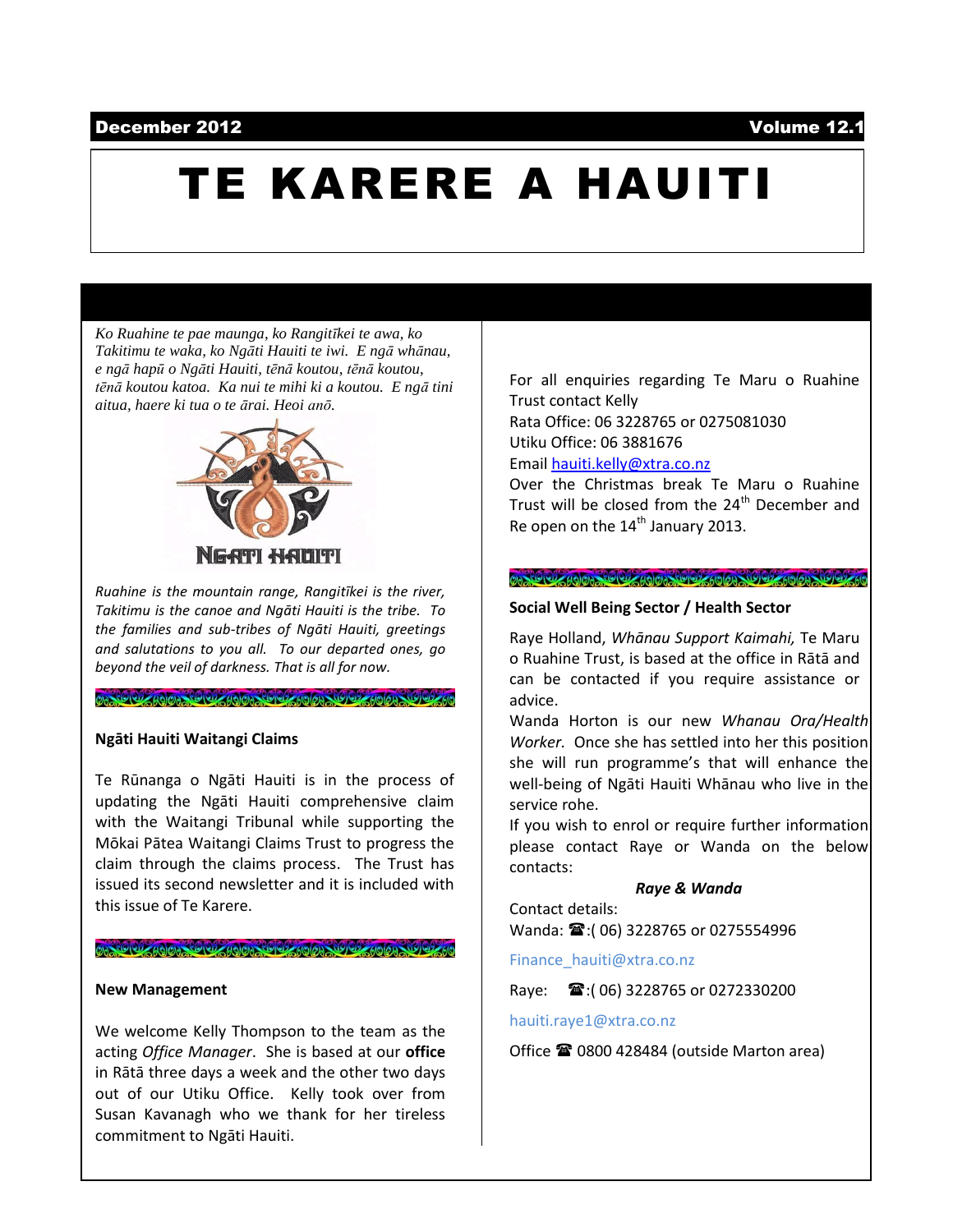## **Te Karere a Hauiti**

### 

### **Environmental and Cultural Sector**

Rangi Hawira is coordinating Project Pourewa which involves restoring just under 2kms of the Pourewa Stream at Rātā. The stream has been fenced and about 200 metres have been cleared of willows. Riparian planting of native flaxes and shrubs has just begun. It you are keen to participate in this project then contact the office or email.

*Can this be right? Our very own General Manager helping fence off the Pourewa Stream*



Rangi is also in charge of a farming project at Rātā which involves leasing whānau land then managing a small farming operation. It is hoped that in time, this will form the basis of a substantial farming operation throughout the district.

#### 

### **Cultural Affirmation:**

Kelly Thompson was employed in May 2011 to coordinate the Ngāti Hauiti Youth Leadership Programme "He Whetu Arataki". Te Rūnanga o Ngāti Hauiti, as part of their Iwi Strategy, wants to develop future Ngāti Hauiti Leaders.

Therefore we are seeking Ngāti Hauiti Rangatahi aged between 15 and 25 to commit and participate

in a Programme "He Whetu Arataki" the Ngāti Hauiti Youth Leadership Programme for 2013. So if you believe your Rangatahi possess leadership qualities and strengths that will enhance the mana of Ngāti Hauiti then please let us know.



The first noho was a Pilot Programme and was held on October 2011 at Rātā Marae. The 10 Rangatahi who registered got to experience Tikanga, Whanaungatanga, Manaakitanga, Kotahitanga, Rangatiratanga and Hauititanga. These kaupapa were delivered at a very grass roots level so that Rangatahi could understand and grasp the very real meanings of these kaupapa.

An evaluation of the noho was undertaken with the Rangatahi based on the Good the Bad and the Ugly. Here's a summary of the feedback.

GOOD: Everything, the kai, all of the sessions, awesome facilitators, can't wait for the next one, excited to see where we go from here, loved the resources, what are we going to do next?, can we have a longer noho next time, awesome how we are all related, enjoyed meeting Liana Leota, we all supported each other and we worked safely within our contract.

BAD: Didn't like the shower curtains, not so much kai next time, Whānau who come in need to respect our Tikanga.

UGLY: Nil comment

Rather than look at the Bad as a negative we discussed what we could do as a Rōpū to make a difference. It was decided that we as a Rōpū would look at doing a fundraiser to buy the Marae new shower curtains.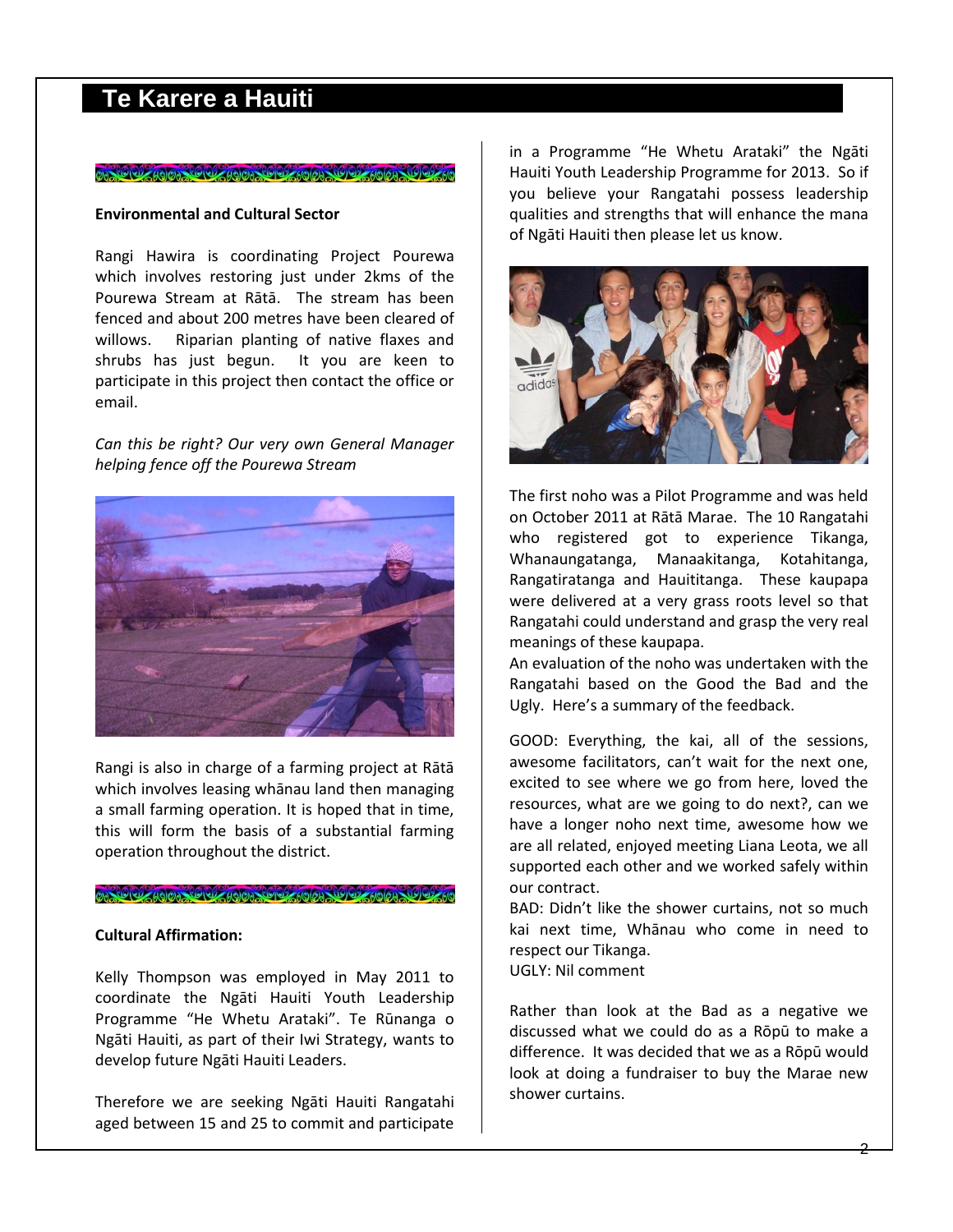### **Te Karere a Hauiti**

We also discussed ways on how to communicate with each other and stay strong on the kaupapa. Face-book, texting, twitter, Skype were identified, as all Rangatahi and majority of mentors had one or more of these options available. We also talked about ways we could support each other with Te Reo, homework and other things using those medians as well.

All in all it was a very successful Programme and the kōrero was that our Rangatahi want more. With that said we have since held three more noho and gained another 4 Rangatahi.



Our next noho will be over the Wellington Anniversary weekend in January when we will be paddling down the Rangitikei River and learning about our tribal history.

### **Hauiti Dinners:**

The famous Ngāti Hauiti Dinners started again this year with our first one for the year being held in Wellington at Gengis Khan with 20 whānau members attending. It was a great night of Whakawhanaungatanga.

The second was held at the Bulls in July for the Rātā locals. There were a handful of whānau who attended and they all enjoyed their evening. We will be planning three for next year in Wellington, Whanganui and maybe Taihape. We will let whānau know when and where, in future issues.

### **Te Reo Classes:**

Neville Lomax has been taking monthly Te reo classes for the past 12 months at the Rātā. We have a great group of reo students who have been attending on a regular basis. These classes will start up again on the  $9<sup>th</sup>$  February 2013. For more information you can contact Neville on [ngahoa@paradise.net.nz](mailto:ngahoa@paradise.net.nz)

### **Registrations:**

If you know whānau who have not yet registered with Ngāti Hauiti can you please encourage them to contact Kelly Thompson and we will send out registration forms for whānau to complete.

### **Database:**

If you have moved or know whānau who have, please update yours and their contacts. You can contact Kelly Thompson Email: [hauiti.kelly@xtra.co.nz](mailto:hauiti.kelly@xtra.co.nz) Phone or Text: 063881676/063228765 or 0275081030

### **Census 2013:**

Next year the New Zealand Census will be out, so Whānau, please when you get your Census package don't forget to tick the Ngāti Hauiti box when you pick iwi that you are affiliated to. This helps Ngāti Hauiti gain recognition at a National level and provides us with statistical information about our membership.

On behalf of Te Maru o Ruahine Trust we would like to wish you all a very Merry Christmas and a Happy New Year. Be safe and expect the next edition of Te Karere in early 2013.

### CO (2) (40) 0) (9) (9) (40) 0) (9) (9) (9) (9) (9) (9) (60) (9) (9)

### **Whakauae Research Services**

Whakauae has steadily grown to the point where it has been established as a charitable company with Te Maru o Ruahine Trust being its single shareholder. Ably led by Dr Heather Gifford as

3